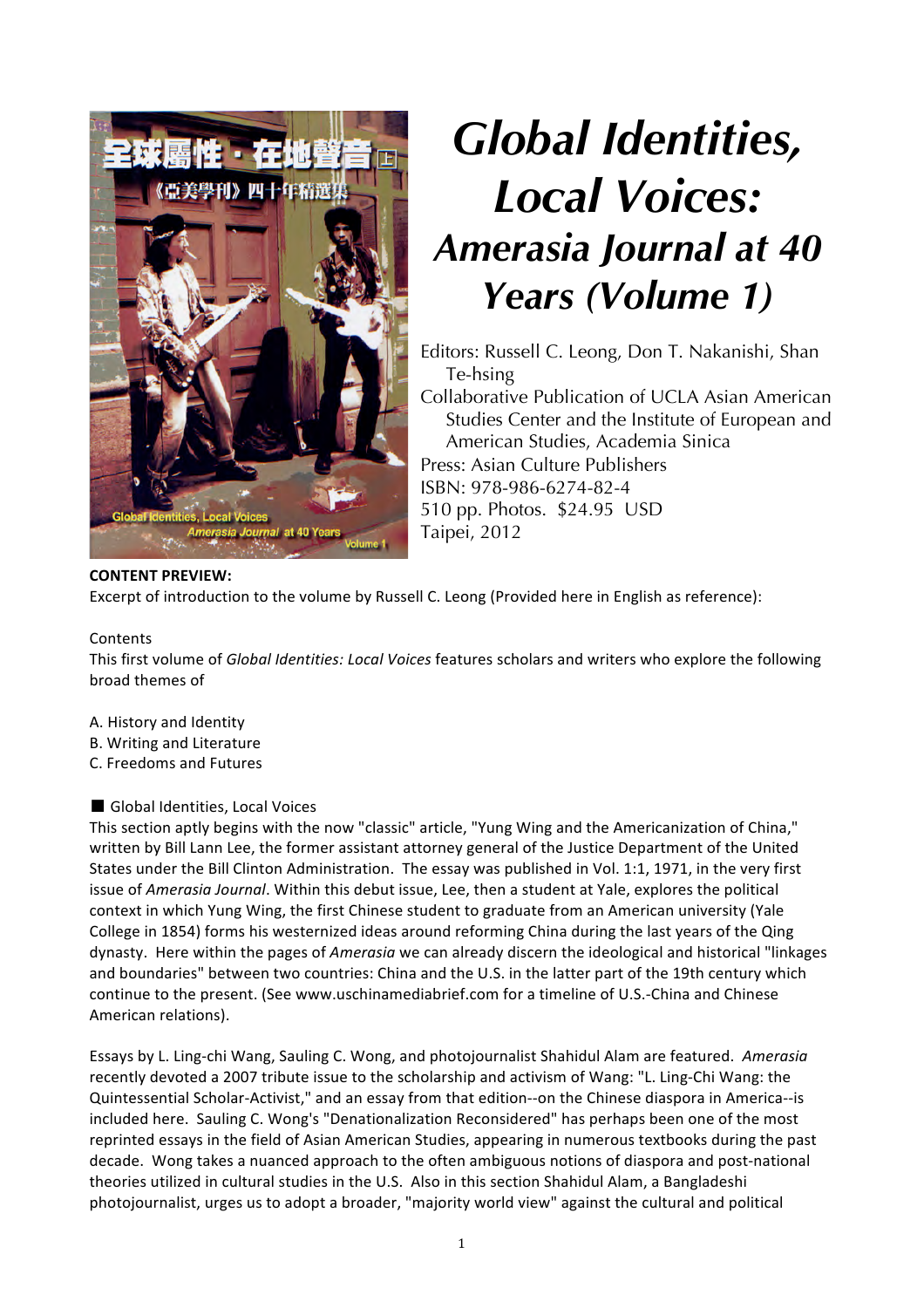colonization of the West. Alam puts his ideas into practice: training working class youth to document their own lives and communities through the still and moving camera.

### ■ History Creates Historians

Adopting the view that History is determined, written and interpreted essentially from the "bottom up" by ordinary individuals and not from the "top down," this section profiles two historians—the "deans" in the field of Asian American Studies: Him Mark Lai and Yuji Ichioka. Him Mark Lai, in his autobiographical essay, "Musings of a Chinese American Historian" speaks about the Chinese American experience:

I personally feel also that by comparing the experiences of Chinese in other countries with that of Chinese in the United States, one can gain insights that are helpful for more in-depth interpretations of certain phenomena and issues in Chinese American history.

Yuji Ichioka, a professor and historian who was long associated with UCLA's Asian American Studies Center, in fact coined the term "Asian American." "A Historian by Happenstance" reveals how his scholarship, political beliefs, and life experiences converge within the field of Asian American Studies:

Although bilingual and bicultural, I identify myself as an American committed to politically changing our country for the better. At the same time, I believe in the old time practice of doing narrative history, of telling a story in ordinary language based on substantive research in primary sources. 

(Note: Both Him Mark Lai and Yuji Ichioka were long-time members of *Amerasia Journal's* editorial board until their passing.)

### ■ Why Literature Matters

Wu Bing, director of the Chinese American Literature Research Center of Beijing Foreign Affairs University, has stated that in China, "Chinese American literature is introspective" for its Chinese readers, allowing them to view their own society with some measure of distance. Her essay is included in this section, together with writings by other scholars that allow us to see that literature can serve as a bridge across nations on both sides of the Pacific.

Elaine Kim is one of the earliest scholars who wrote about Chinese American writer Maxine Hong Kingston, who has now been read and translated across the world. Kim's essay "Visions and Fierce Dreams" discusses how immigrant and American- born Chinese "are reconciled in Kingston through their mutual claim on America." She states: "a future task is the bringing together of our men and women, in life and in the literature which reflects it."

In this section we also feature Dominika Ferens's essay, "A Pole with a Stake in Asian American Literature." Feren has also done notable scholarship on Siu Sin Far, an early Chinese American writer. Gordon Chang, in his exploration of "The Many Sides of Happy Lim" provides a moving portrait of an earlier generation of Chinese American social activists and radical cultural workers. Happy Lim wrote for more than 50 years, "producing an extraordinary rich and unusual body of poetry and nonfiction writing, based loosely on his own difficult life as a poor service worker in San Francisco," according to Chang, who is based at Stanford University.

Finally, N.V.M. Gonzalez in his essay "Even as the Mountain Speaks" refers to Mount Pinatubo, an active volcano on the island of Luzon, Philippines, and the Clark U.S. Air Force base, housed there until volcanic eruptions damaged the base. Gonzalez, a national artist of the Philippines, who taught at UCLA and other universities, asks provocatively:

In what way are volcanoes and the Filipino people involved with Columbus? Are the archipelagic configuration we call the Philippines, sprang out of primal volcanic forces millions of years ago, merely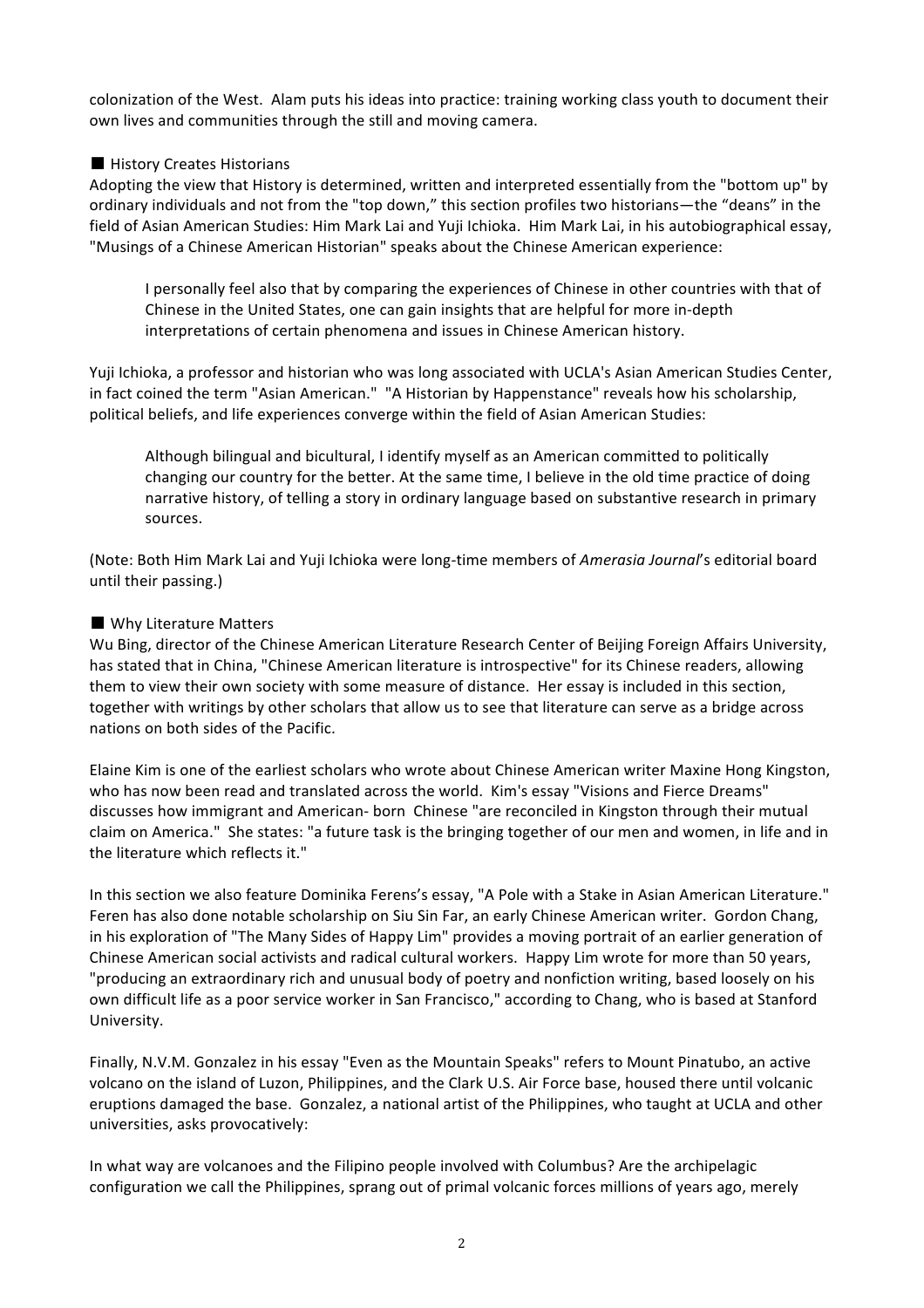shards off the continental shelf of Asia that become an Eden that raised in Columbus's vision a dream of Cathay?

### ■ The Writers' World

Literary writers help to chart a community's sensibilities, aspirations, and desires. This section explores the world of literary writers, essayists, and poets themselves—be they Chinese, Filipino, Japanese, Samoan, or Cambodian American. The writers have chosen to share their observations through various genres--from essay, diary and account to poem or letter. This selection of course is a miniscule sampling of the riches--in more complete form which can be found in any data search of Asian American and Pacific Islander literature--consisting of novels, poetry collections, and fiction as well as creative non-fiction. We have chosen selections which for the most part have never been anthologized although they first appeared in Amerasia Journal during the past four decades.

Sefa Aina, in "Fai'a Samoa" brings us to understand that

In Samoa here are two markers of identity that everyone carries--name and village. Name and village are so closely tied that if you told someone your name, that person would be able to tell what village you come from... Now that we're here in the U.S., the two markers of name and village are still there, but a third is added and just as important (at least to some people): the Church.

Carlos Bulosan, in his lyrical poem "Letter in Exile" speaks for the exilic condition of all recent migrants to the U.S. where naive expectations are often destroyed to be replaced by existential loneliness. That experience is extended and re-drawn in knifelike, almost haiku form in Cambodian American Manhao Chhor's "Fish Poem." Irony remains a great tool for writers, and Hawaii-born Wing Tek Lum's rendition of literary sparring between Frank Chin and Maxine Hong Kingston can be found in his "Taiqiquan/Push Hands" poems.

Here we also include two letters and two essays by four national awardwinning writers: Maxine Hong Kingston, Hisaye Yamamoto, Jessica Hagedorn, and Lawson Fusao Inada. While much of their awardwinning work has already been published in the form of novels, stories, essays, or poetry collections, their letters and essays have not, and thus reveal an informal, less measured dimension of their thought. According to Maxine Hong Kingston: "If I were twenty years old again, and could get into graduate school, I would write a thesis showing that American literature has always been inspired by Asia." .Hisaye Yamamoto put it yet another way: "a writer proceeds from a compulsion to communicate a vision and he cannot afford to bother with what people in general think of him." Jessica Hagedorn brings us up to the present in her rendition of the aftermath of September 11, 2001 in Manhattan, where she lives, linking the human and material wreckage she observed to the abysmal conditions of Smokey Mountain, a large landfill and squatter slum in Manila, Philippines.

#### ■ To Free the Future

Three writers in this section offer approaches to "freeing the future" from traditional class, psychological, geographic, and social oppressions. Glenn Omatsu, the former long-time associate editor of Amerasia *Journal*, introduces the ideas of "The Four Prisons and Liberation" in his essay which has been adopted as a mantra by Asian American student activists, theorists, and scholars nationwide:

According to a Persian philosopher, each person exists within four prisons. First is the prison imposed on us by history and geography; from this confinement, we can escape by gaining a knowledge of science and technology. Second is the prison of historical necessity; our freedom comes when we understand how historical forces operate. The third prison is the social and class structure; from this prison, only a revolutionary ideology can provide the way to liberation. The